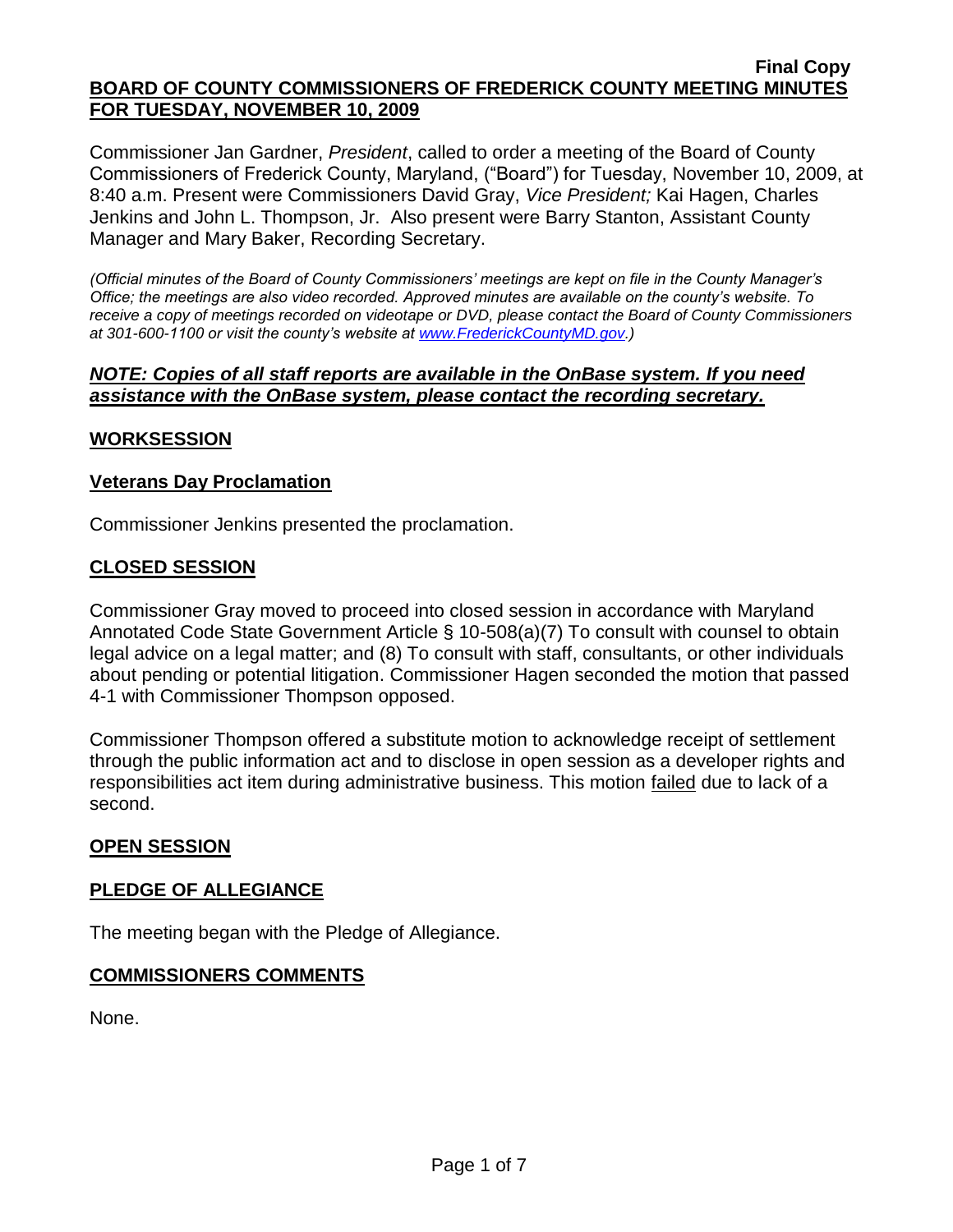### **WORKSESSION**

### **Source Reduction Award Recognition**

Dawn Adams, Utlities and Solid Waste Management Division, presented the awards to the following:

- **Green Country Inn and Diner**
- **The Common Market**
- **Frederick County Family Partnership (Citizens Services Division)**
- **Frederick County Finance Division**

## **America Recycles Day in Frederick County Proclamation**

Commissioner Gardner presented the proclamation.

### **Appointments/Reappointments to Boards/Commissions/Committees - Joyce Grossnickle, Office of the County Manager**

### **Business Development Advisory Council**

There was no public comment.

Commissioner Hagen moved to reappoint Dr. Carol Eaton, Dr. Joseph Garner and Mr. Michael Kidder to serve three-year terms to expire June 30, 2012 and appoint Mr. Shaun Butcher and Ms. Tanya Wagstaff to fill unexpired terms to expire June 30, 2012. Commissioner Gray seconded the motion that passed 5-0.

#### **PUBLIC HEARING**

## **Request for Real Property Tax Credit by the Monocacy Valley Montessori Public Charter School (217 Dill Avenue) - Richard McCain, Office of the County Attorney**

Mr. McCain presented the request for tax credit.

Public comment was taken from:

- **Kimberly Standing**
- **Leslie Mansfield**
- **Jack Lynch**
- **Juliana Lynch**
- **Eric Besch**
- **•** Yvette Rood
- **Jim Sheehy**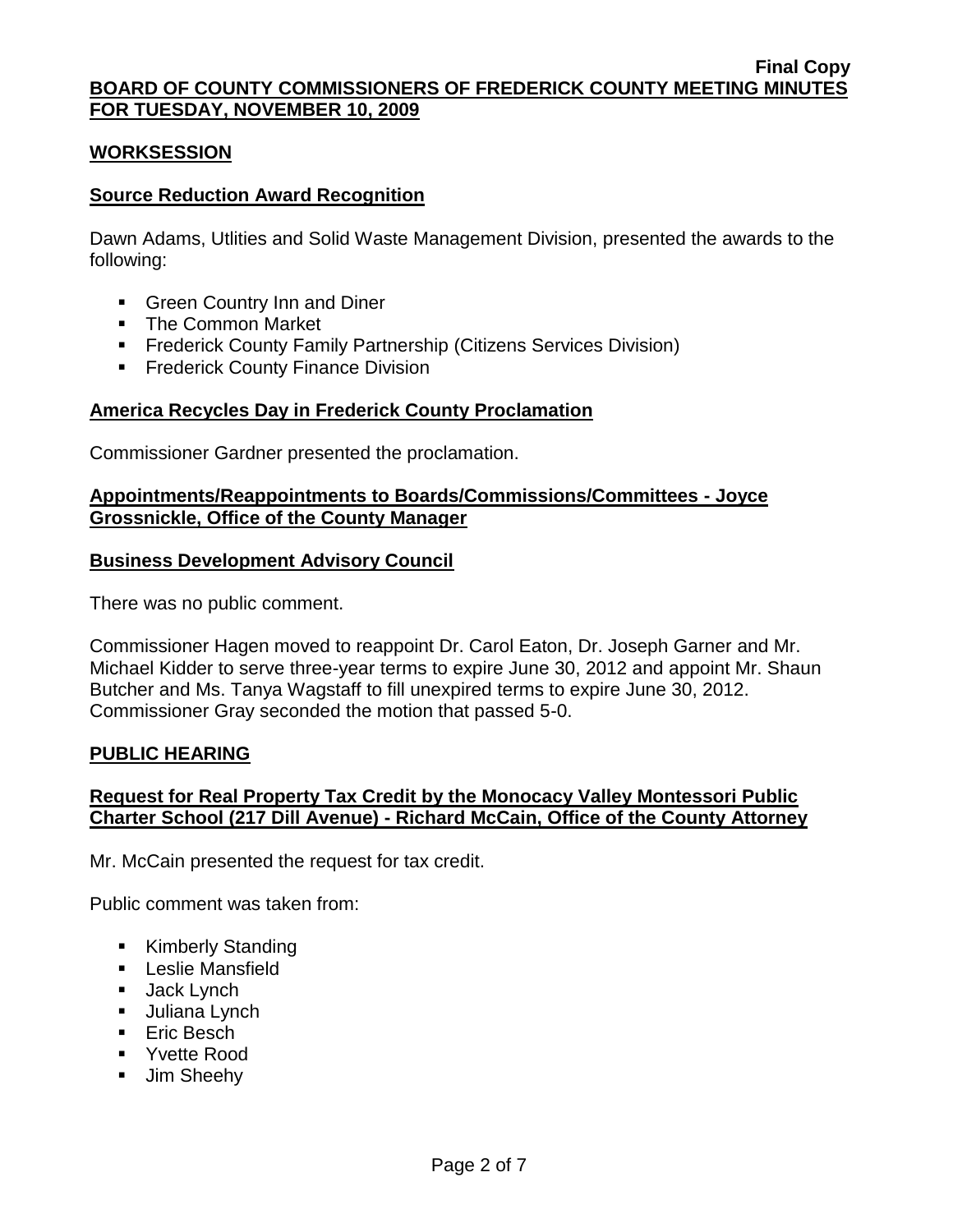- **Leigh Fields**
- **Claire Mixon**
- **EXPLACED Kristen Spear**

Commissioner Hagen moved to grant the property tax credit for FY 2010.

Commissioner Thompson called the motion out of order.

Commissioner Gardner overruled Commissioner Thompson.

Commissioner Gardner passed the gavel to Commissioner Gray.

Commissioner Gardner moved per Section 9-213E, to provide the property tax credit to 217 Dill Avenue for the time period in which the Monocacy Valley Montessori Public Charter School demonstrated exclusive use of the property as a charter school and for them to submit annual proof of exclusive use, excluding the interest due for FY 2010 for their 75% share including the building and parking lot. The Board, Board of Education and Monocacy Valley Montessori Public Charter School staff were to meet to find a long term solution to the tax issue. Commissioner Hagen seconded the motion that passed 3-2 with Commissioners Gray and Thompson opposed.

# **ADMINISTRATIVE BUSINESS**

# **Review of Options for Waste to Energy Facility Permitting – John Mathias, Office of the County Attorney**

Mr. Mathias presented the options for the waste to energy (WTE) facility. He noted under state law a WTE facility may not be installed unless it conforms to the county solid waste management plan. Before the Board could adopt an amendment, the Frederick County Planning Commission (FcPc) must certify the proposed amendment was consistent with the county's comprehensive plan. The proposed amendment was presented to the FcPc on October 14, 2009, and the FcPc declined to certify that the proposed amendment was consistent with the comprehensive plan.

The Board had requested the County Attorney's Office provide a list of possible options for them to consider in order to allow the WTE facility to move forward. The Board unanimously chose to pursue the following options:

- Request the FcPc to reconsider or rescind the decision made on October 14, 2009, prior to their next meeting on November 18, 2009, as the time period to file a judicial appeal would have expired;
- **Appeal the FcPc decision in court, noting the appeal must be submitted by November** 13, 2009;
- **Determine whether the WTE was consistent with the solid waste management plan that** currently exists; and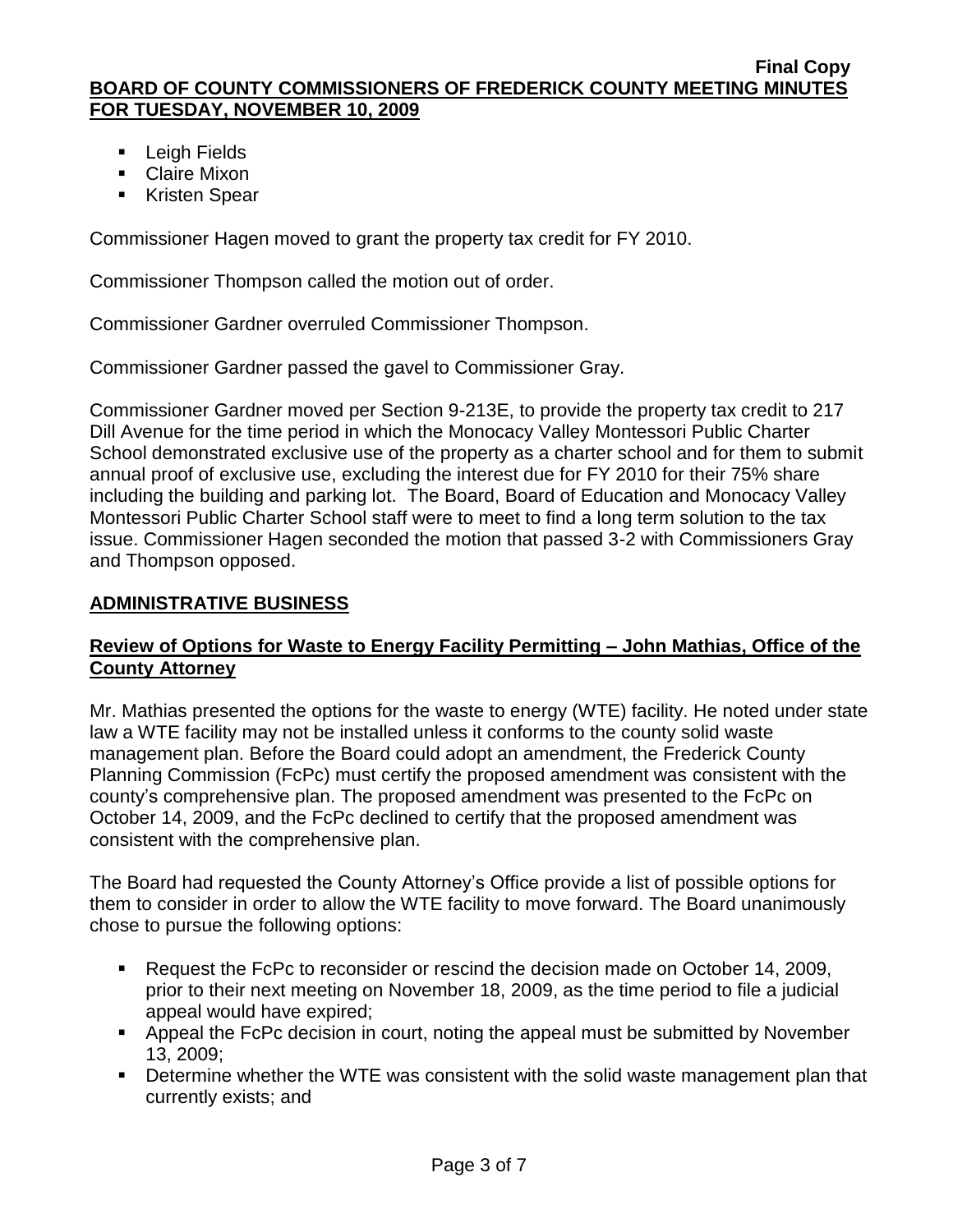• Seek an order from the Maryland Department of the Environment requiring the county to make the solid waste management plan amendments.

# **WORKSESSION**

# **Installment Purchase Program – Communication Tower Policy - Tim Blaser and Anne Bradley, Planning Division**

Commissioner Thompson recused himself from this item.

Mr. Blaser presented policy concerns regarding the installment purchase program (IPP) easements. He recommended a policy be developed to allow communications antennas on a case-by-case basis on existing structures located on IPP easements to allow the owners of the easements to benefit from earning additional income from the communications antenna so long as it did not interfere with the agricultural operations nor require the placement of a new structure or permitting a new freestanding cell tower.

(Commissioner Jenkins left the meeting.)

Public comment was taken from:

- Cathy Borten
- CeeCee Middlebrooks

(Commissioner Jenkins returned to the meeting.)

Commissioner Hagen moved to support staff's recommendations as presented including defining impacts and proving necessity. Commissioner Gardner seconded the motion that tied 2-2 with Commissioners Gray and Jenkins opposed and Commissioner Thompson absent.

(Commissioner Jenkins left the meeting.)

Commissioner Gray changed his vote and the motion then passed 3-0 with Commissioners Jenkins and Thompson absent.

## **Installment Purchase Program - Inspection Policy - Tim Blaser and Anne Bradley, Planning Division**

(Commissioner Thompson entered the meeting.)

Mr. Blaser requested a policy be established for inspection of the installment purchase program (IPP) easements. He recommended an inspection be conducted every five years to ensure the terms of the deed of easement were being upheld and to allow for open communication between the landowners and the county.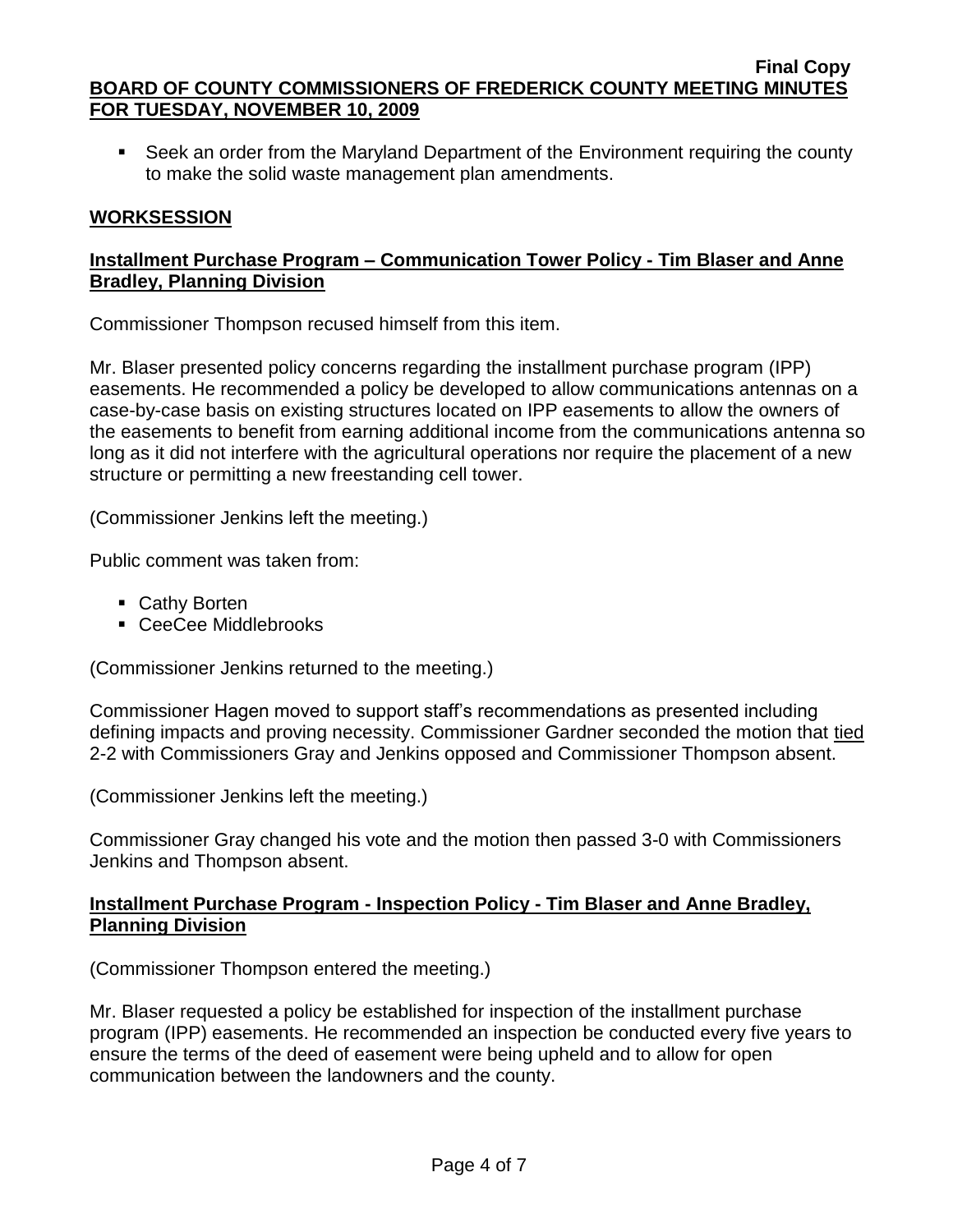Commissioner Gray moved approval of staff's recommendations as presented. Commissioner Hagen seconded the motion that passed 4-0 with Commissioner Jenkins absent.

# **COMMISSIONERS COMMENTS**

Commissioner Gardner noted she invited the newly elected City of Frederick Officials to the next county/municipalities meeting.

## **PUBLIC COMMENTS**

- Karen Tome
- Caroline Eader

# **QUESTIONS – PRESS**

None.

# **ADJOURN**

The meeting adjourned at 1:45 p.m.

Mary E. Baker Recording Secretary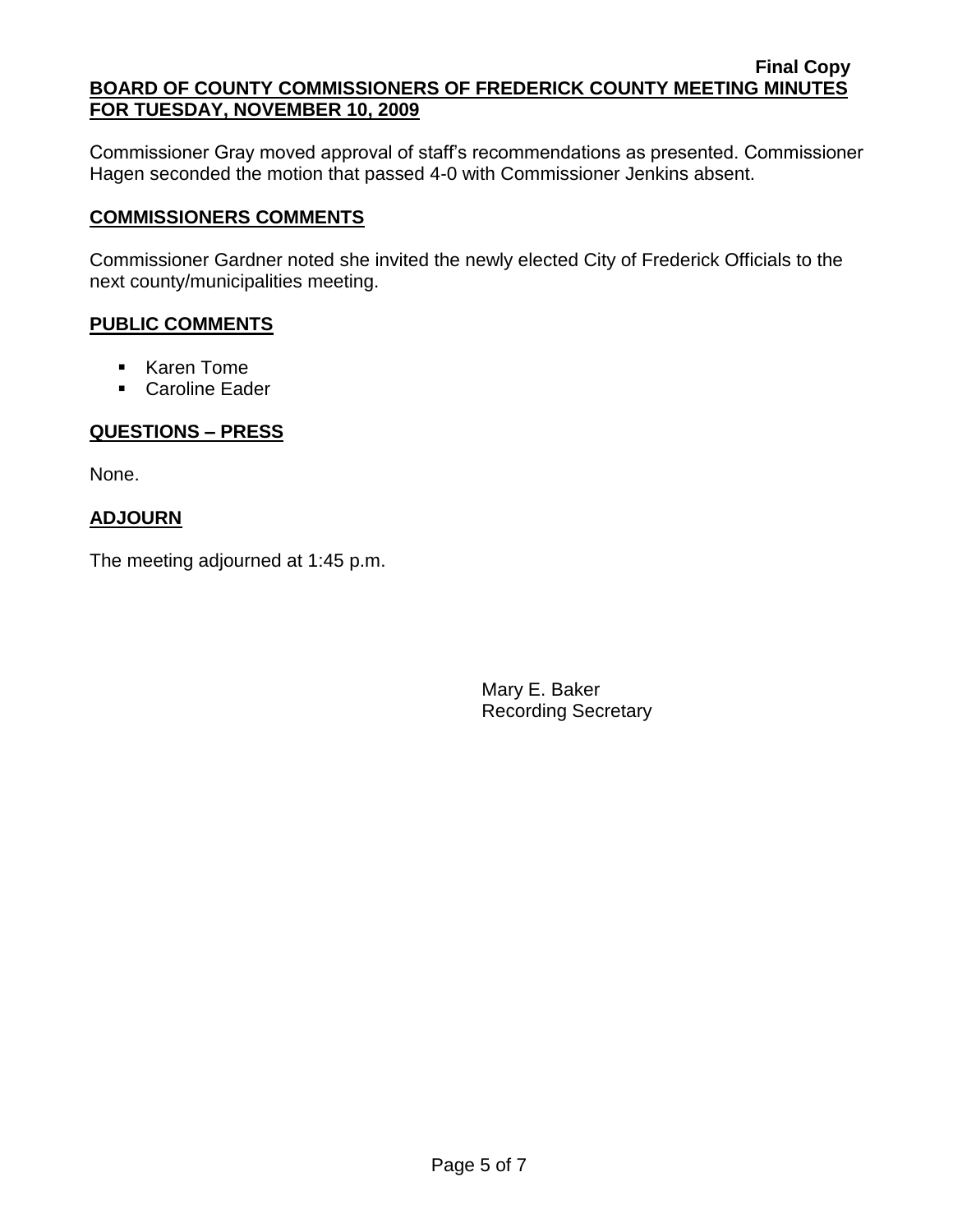# **FORM OF STATEMENT FOR CLOSING THE MEETING OF TUESDAY, NOVEMBER 10, 2009**

# **STATUTORY AUTHORITY TO CLOSE SESSION**

## **State Government Article §10-508(a):**

(7) To consult with counsel to obtain legal advice on a legal matter; and

(8) To consult with staff, consultants, or other individuals about pending or potential litigation.

# **Motion:**

Commissioner Gray moved to proceed into closed session in accordance with Maryland Annotated Code State Government Article § 10-508(a)(7) To consult with counsel to obtain legal advice on a legal matter; and (8) To consult with staff, consultants, or other individuals about pending or potential litigation. Commissioner Hagen seconded the motion that passed 4-1 with Commissioner Thompson opposed.

# **Topic to be Discussed:**

To discuss the possibility of settling pending litigation involving the county.

Mary E. Baker Recording Secretary